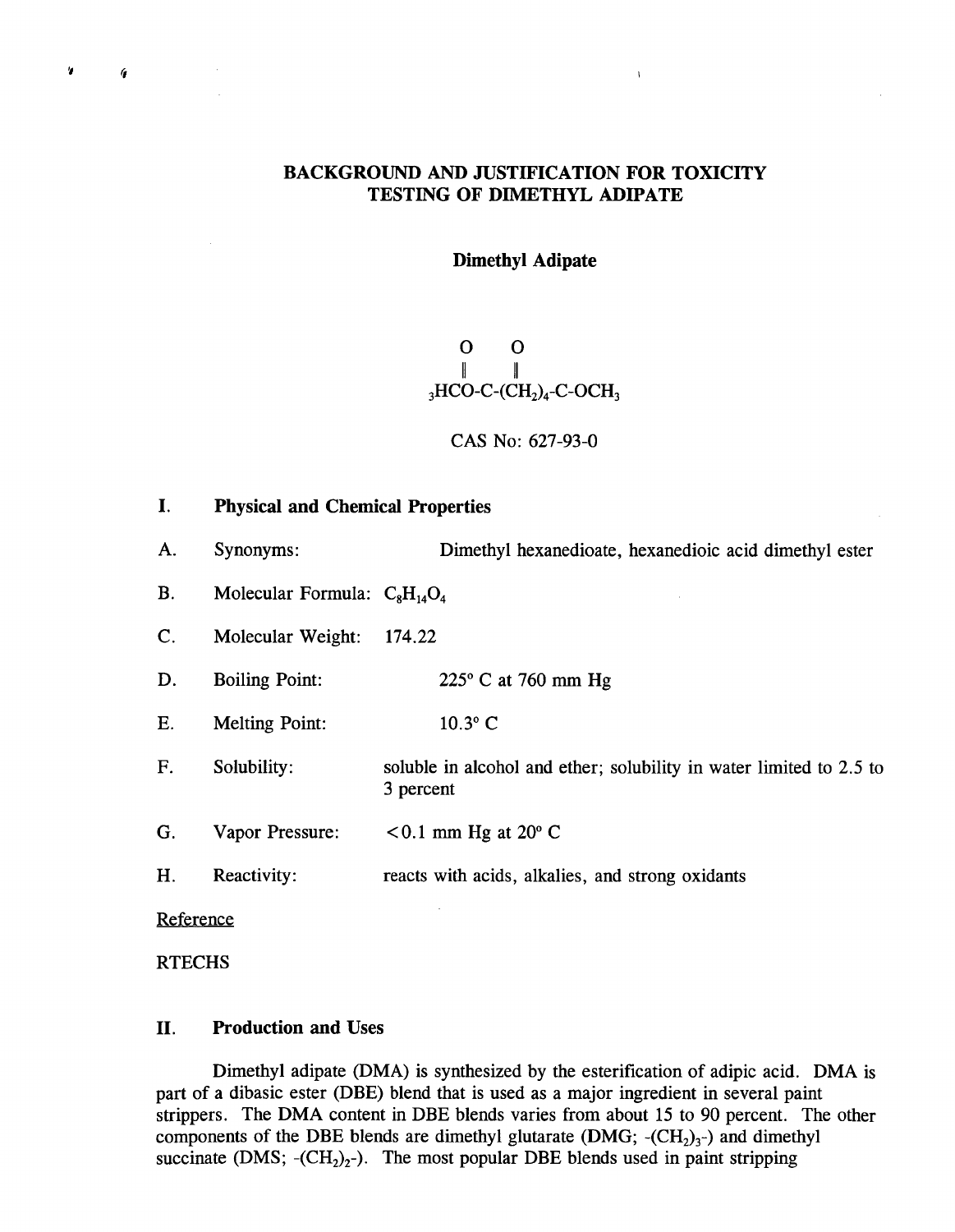formulations contain about 90 percent DMA. The final DBE content in consumer paint strippers is usually from 20 to 50 percent.

DBE blends are also used in the coating industry to clean up polyurethane adhesives, polyurethane foams, and unsaturated polyester resins. DMA is used as a chemical intermediate and as a plasticizer in the production of paper and cellulose resins .

#### References

Bhooshan, B. (1989). A Preliminary Review of the Toxicity of Dimethyl Adipate. U.S. Consumer Product Safety Commission Memorandum, Washington D.C .

Jackson, H. (1991). DBE-Based Stripper Formulations In: Proceedings of an International Conference on Reducing Risk in Paint Stripping. Economics and Technology Division, U.S. Environmental Protection Agency, Washington, D.C .

Smith, C. (1992). Methylene Chloride: A Summary of Findings From A Consumer Use Survey, and Information on Products and Formulations. U.S. Consumer Product Safety Commission Report, Washington, D.C.

### III. Toxicity

#### A. Human Case Reports

There are reports of blurred vision from the use of DBE-based paint strippers . Apparently, these effects occurred when the product was used under conditions of low ventilation. The DBE blends associated with the blurred vision had less than 20 percent DMA and contained higher percentages of the more volatile DMG and DMS.

#### B. Experimental Animal Studies

The most complete set of toxicology studies on DBE was carried out by DuPont at the Haskell Laboratory for Toxicology. They did a single dose acute study, a two week subacute study, two separate subchronic studies, a reproductive toxicity study, and a developmental toxicity study. The experiments were all done with male and female Crl :CD/BR rats exposed to DBE vapor or vapor:aerosol by inhalation. All studies used a DBE blend consisting of 66 percent DMG, 17 percent DMA, and 17 percent DMS. The staff of the U.S . Consumer Product Safety Commission (CPSC) have reviewed these studies and consider them adequate in terms of study design and data quality.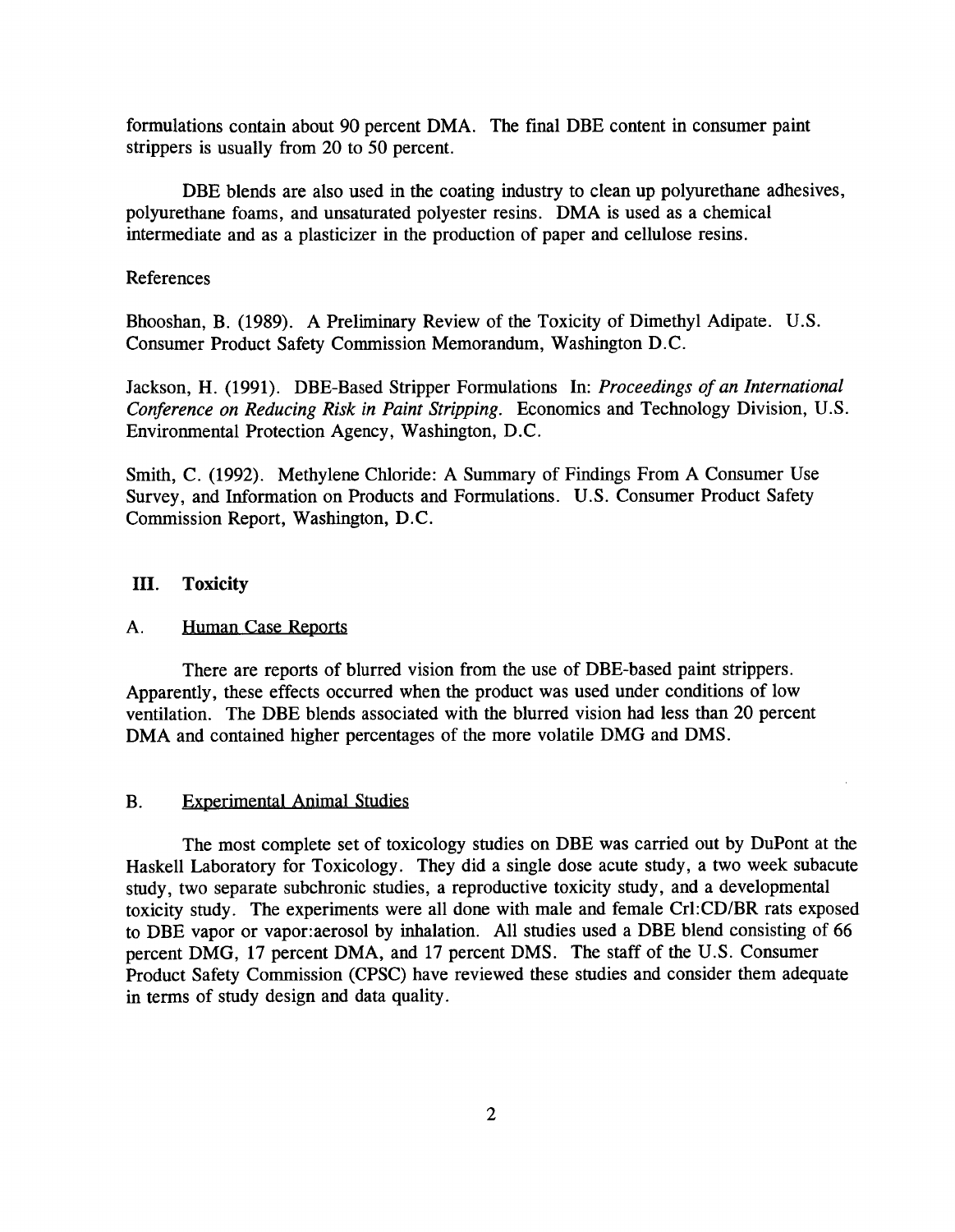#### 1. Single Dose and Short-term Repeated Dose Studies

This study established the lethal concentration from a 4 hour exposure to be approximately 4000 mg m-1 . **A** two week repeated dose (six hours per day, five days per week) study produced no treatment-related changes in mean body weight or histopathology of the major visceral organs at concentrations up to  $1000 \text{ mg m}^3$ .

## 2. Subchronic Studies

The two subchronic inhalation studies investigated toxicity at different air concentrations of DBE . The first study exposed rats to DBE aerosol-vapor mixture at **160,**  390, and 1000 mg m<sup>-3</sup>. The second study used lower DBE vapor concentrations of 20, 76, and 390 mg m<sup>-3</sup>. All animals were exposed for six hours a day, five days a week for approximately 90 days. The second study included a group of animals at each exposure level that remained unexposed to DBE for approximately six weeks post-exposure to assess recovery from any toxicity that might have occurred.

The critical toxic effect was a progressive degeneration of the nasal olfactory epithelium. Mild olfactory degeneration was found at **90** days of exposure in female and male rats exposed to 20 mg m<sup>3</sup> and above and 76 mg m<sup>3</sup> and above, respectively. The incidence, severity, and extent of the lesions increase with DBE concentration and duration of exposure. At the highest concentration (1000 mg m<sup>-3</sup>), there was squamous metaplasia of over **50** percent of the olfactory epithelium in levels II and III of the nasal cavity and squamous metaplasia of the respiratory epithelium at levels I and II. Female rats were more sensitive to the nasal toxicity than males. The extent of regeneration following DBE exposure depended on the severity of the epithelial lesions. Slightly damaged epithelium underwent regeneration over a one to two week period. However, repair of severely damaged cells appeared to be minimal.

There were other adverse effects that occurred as result of subchronic DBE exposure . There was a dose-dependent decrease in liver weight beginning at 160 mg m<sup>-3</sup>. Serum sodium levels were slightly decreased at 76 mg m<sup>-3</sup> and above. A decrease in body weight was noted in rats exposed to the highest DBE concentration (1000 mg m<sup>-3</sup>).

## **3 .** Reproductive Toxicity

**A** single generation reproductive effects study was conducted on male and female rats exposed to DBE concentrations up to **1000** mg m-3 for six hours a day, five days a week for **90** days followed **by** seven days a week exposure during mating, gestation, and lactation . The total study period was approximately 150 days. There were no treatment-related effects reported in the male and female fertility indices, viability index, and lactation index. There was a decrease in parental and pup weight gain and an increased incidence of delayed renal papilla development at the 1000 mg m<sup>-3</sup>. A tumor (meningeal sarcoma) was found in the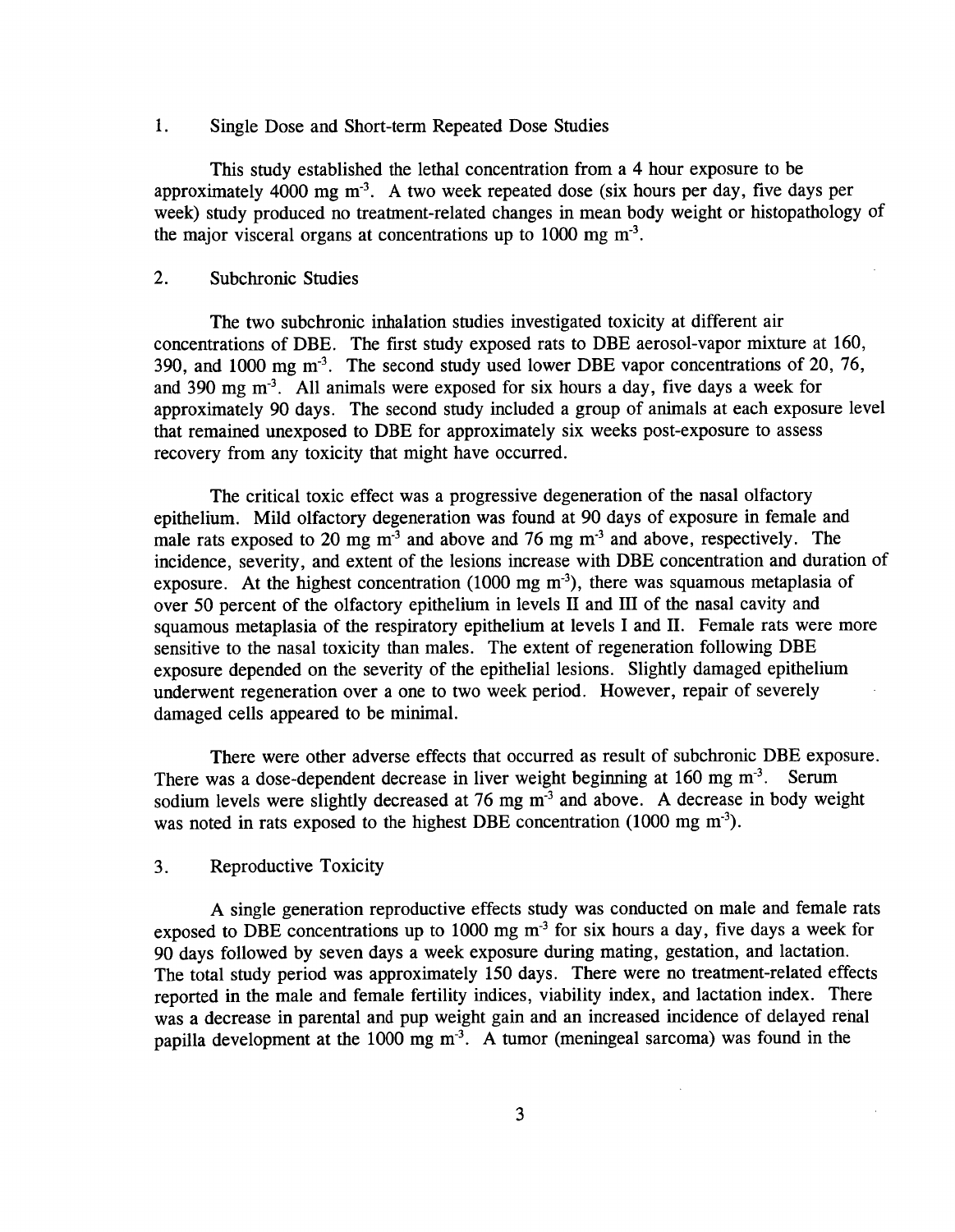olfactory bulb of the brain of a single male rat exposed to **1000** mg m-'. The No Observable Adverse Effect Level **(NOAEL)** for maternal and reproductive toxicity was 440 mg m<sup>-3</sup>.

## 4. Developmental Toxicity

Female rats were exposed to DBE at concentrations up to 1000 mg m<sup>-3</sup> for six hours a day on days 7 to 16 of gestation. Maternal toxicity was indicated at 440 mg m<sup>-3</sup> and above **by** significant reductions in body weight gain and food consumption. No treatment related changes were noted in fetal survival, litter size, or fetal malformations at 440 mg  $m<sup>3</sup>$  or below. There was a significant increase in the percent of litters with one or more malformed fetuses at 1000 mg  $m<sup>3</sup>$ . The NOAEL for maternal and fetal toxicity was 160 mg  $m<sup>-3</sup>$  and 440 mg m<sup>-3</sup>, respectively.

The developmental toxicity of DMA was examined in an earlier study of seven adipic acid esters. Groups of five pregnant Sprague Dawley rats were administered DMA **by**  intraperitoneal injection at doses up to **0 .36** ml/kg (one third the **LD50)** on days **5, 10,** and 15 of gestation. Rats were sacrificed on day 20 of gestation. There was an increase in fetal skeletal abnormalities relative to controls at dose levels of **0. 18 MI/kg** and above . The no observable effect level was **0.06** ml/kg. Maternal toxicity was not assessed .

#### **References**

Keenan, C., Kelley, D., and Bogdanffy, M. (1990). Degeneration and Recovery of Rat Olfactory Epithelium Following Inhalation of Dibasic Esters Fundam. **Appl.** Toxicol . **15 : 381-393 .** 

Kelley, D., Keenan, C., and Alvarez, L. (1986). Ninety Day Inhalation Toxicity, Reproduction, and Teratology Studies with Dibasic Esters . Toxicologist **6 : 136.** 

Lee, K., Valentine, R., and Bogdanffy, M. (1992). Nasal Lesion Development and Reversibility in Rats Exposed to Aerosols of Dibasic Esters. Toxicol. Pathol. 20: 376-393.

## IV. Metabolism and Structure-Activity Relationships

The deposition and metabolism of DBE vapors in the upper respiratory tract of rats and its implications for the DBE-induced degeneration of the olfactory epithelium was extensively studied **by** Haskell Laboratories. DBEs are efficiently hydrolyzed **by** acid carboxyesterases in rodent nasal mucosa preparations to initially form the monomethyl ester and then the diacid. In vitro kinetic studies indicate that carboxyesterase activity toward DBEs increases with increasing chain length, so DMA **> DMG > DMS .** DMA is a much better substrate for carboxyesterase than its monomethyl adipate (MMA) and, thus, MMA is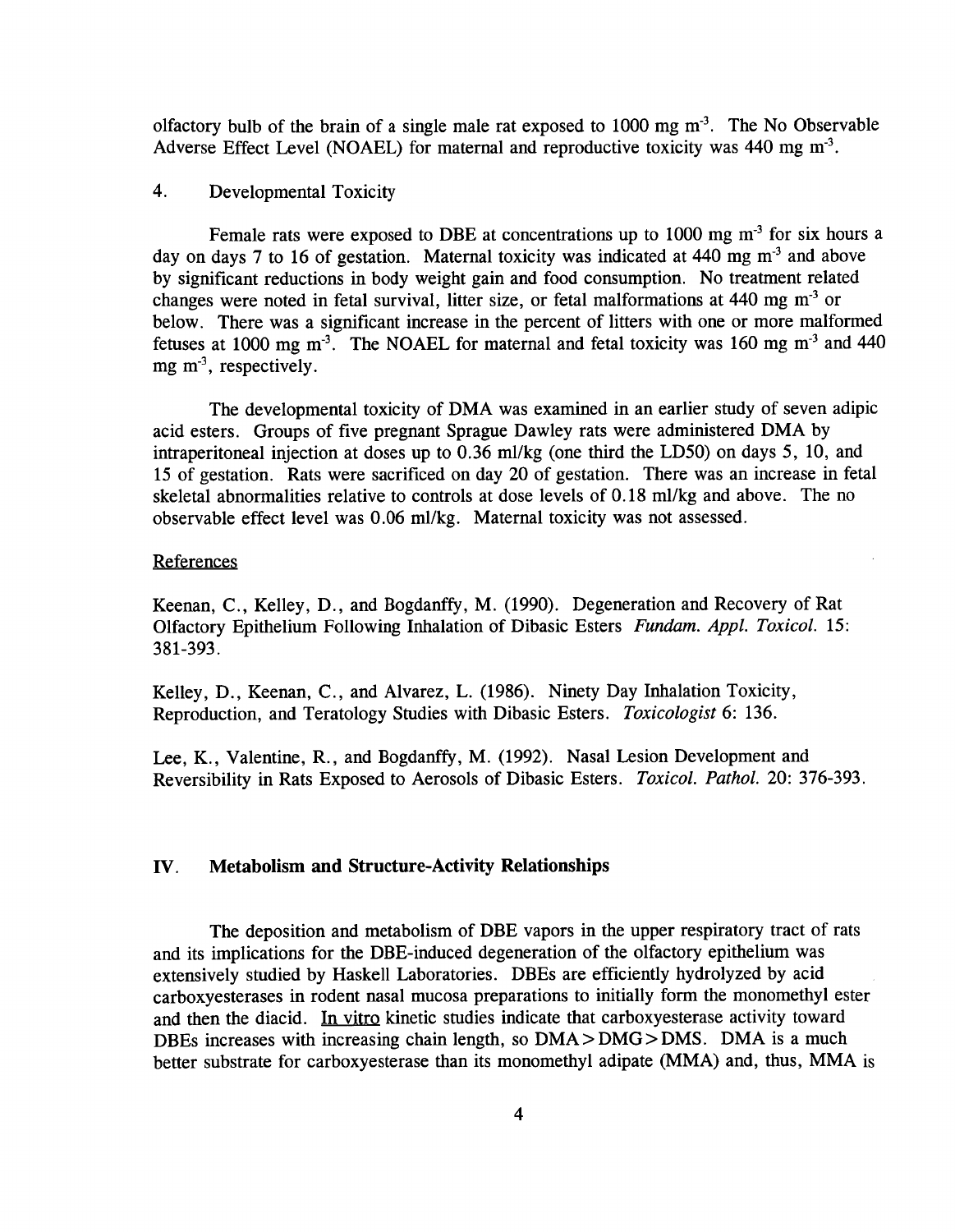thought to be the primary metabolite. MMA and the corresponding diacid, adipic acid (AA), are probably further metabolized to  $CO<sub>2</sub>$  and acetate through the usual catabolic pathways utilized for endogenous amino acids and organic acids .

Nasal olfactory mucosa has 7 to 10-fold higher carboxyesterase activity toward DBE than nasal respiratory mucosa . The olfactory mucosa from female rats has higher carboxyesterase activity than that from male rats. This may explain why female rat olfactory epithelium is particularly sensitive to DBE-induced injury . The importance of carboxyesterase for the deposition and cytotoxicity of DBE in the rodent nasal cavity was confirmed in additional studies. DMA and its monoester metabolite were shown to be cytotoxic to rat nasal explants in vitro as measured **by** acid phosphatase release . The cytotoxicity was dependant on carboxyesterase-mediated metabolism, which was markedly inhibited **by** pretreatment with a carboxyesterase inhibitor. It is hypothesized that the acid metabolites of the DBEs interfere with the tricarboxylic acid cycle in nasal tissue mitochondria. This is supported **by** reports that DBE significantly inhibits ATP synthesis in rat liver mitochondria .

Studies using surgically isolated upper respiratory tracts from rats show that greater than **95** percent of DMA vapor is deposited in this tissue at concentrations used in the subchronic toxicity experiments. It is likely that the efficient deposition of DMA is a result of its extensive metabolism in the rat nasal cavity. Preliminary in vitro experiments with human nasal tissue homogenates suggest that DBE metabolism in human nasal tissue is **100** to a **1000** times less active than rat nasal tissue . Comparative studies with other nasal carboxyesterase substrates and immunohistochemical analysis suggest that humans differ from rodents both in terms of enzyme substrate specificity and distribution in the nasal mucosa .

#### References

Bogdanffy, M ., Kee, **C .,** Hinchman, **C .,** and Trela, B. **(1991).** Metabolism of Dibasic Esters **by** Rat Nasal Mucosal Carboxylesterase . Drug Metab. Dispos. **19:** 124-129 .

Bogdanffy, M. and Londergan, T. (1989). Inhibition of Mitochondrial ATP synthesis by Dibasic Esters in vitro. Toxicologist 9: 996.

Kee, **C .,** Bogdanffy, M ., Keenan, **C.,** Keenan, K., and Resau, **J. (1989) .** Sex and Species Differences in Metabolism of Dibasic Esters **by** Nasal Carboxyesterases . Toxicologist **9 : 1139.** 

Morris, J., Clay, R., Trela, B., and Bogdanffy, M. (1991). Deposition of Dibasic Esters in the Upper Respiratory Tract of the Male and Female Sprague Dawley Rat. Toxicol. Appl. Pharmacol. **108 : 538-546.** 

Trela, B. and Bogdanffy, M. (1991). Carboxyesterase-Dependent Cytotoxicity of Dibasic Esters in Rat Nasal Explants. Toxicol. Appl. Pharmacol. 107: 285-301.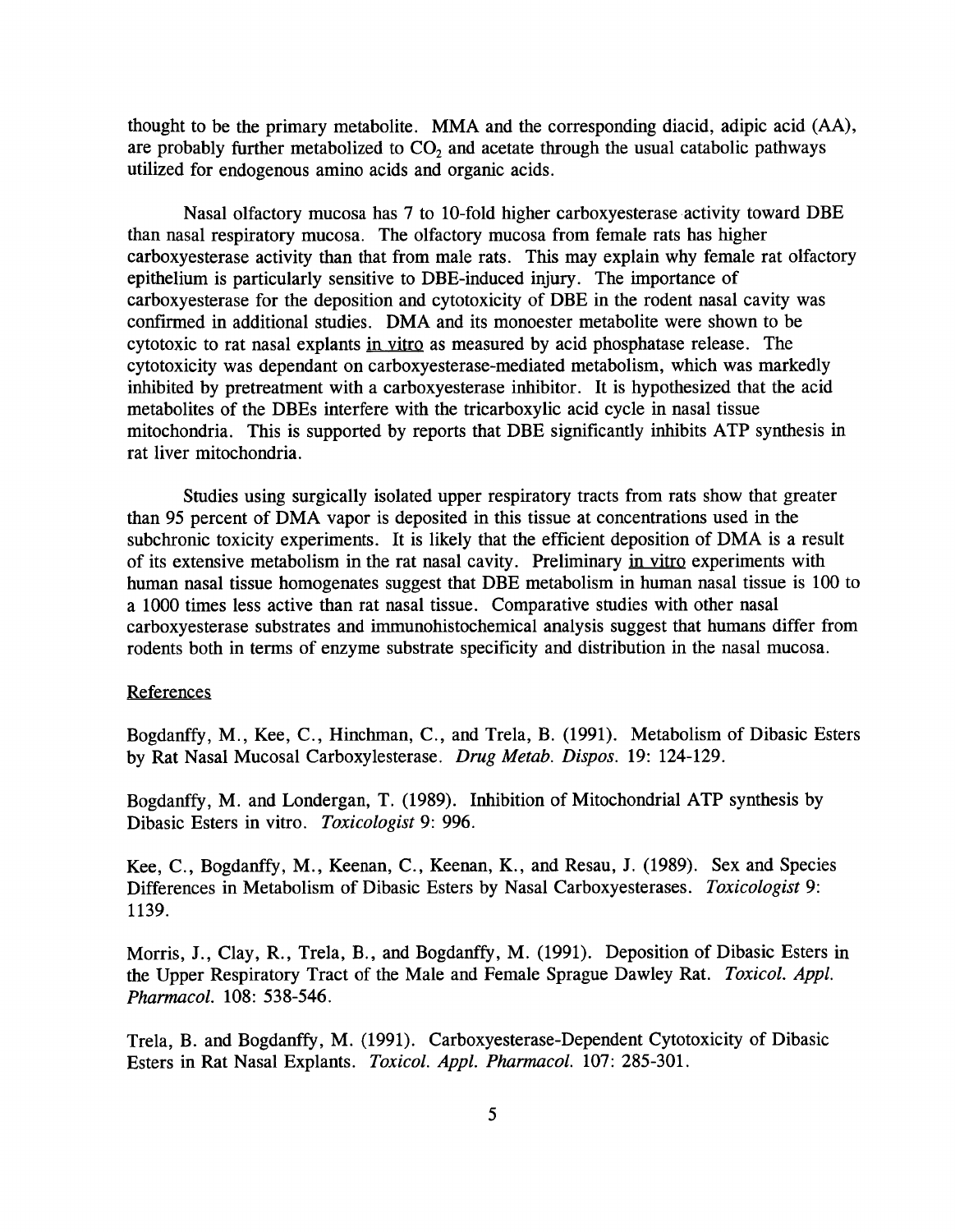Trela, B. and Bogdanffy, M. (1991). Cytotoxicity of Dibasic Esters Metabolites in Rat Nasal Explants. Toxicol . **Appl.** Pharmacol . **110 : 259-267 .** 

Trela, B., Frame, S., and Bogdanffy, M. (1992). A Microscopic and Ultrastructural Evaluation of Dibasic Esters Toxicity in Rat Nasal Explants. Exp. Mol. Pathol. 56: 208-218.

# V. Ongoing Studies

**CPSC** staff is not aware of any ongoing studies on dibasic esters .

#### V1. Suggested Studies and Rationale for Their Recommendation

#### **A.** General Rationale

The **CPSC** has long been concerned about exposure to solvents during consumer use of paint strippers. In 1986, the agency determined that methylene chloride, a solvent used in the vast majority of commercial paint strippers, was a hazardous substance due its potential carcinogenicity . **A** labeling and enforcement policy was subsequently issued requiring warning labeling on paint strippers and other household product categories containing methylene chloride that are sold to consumers . In **1991,** the **CPSC** staff evaluated the effectiveness of the labeling policy in reducing consumer exposure and cancer risk from use of methylene chloride-containing paint strippers . Although there was a decrease in the number of people using paint strippers and some improvements in precautionary measures that reduce exposure from that reported in the **1986** analysis, the estimated risk of cancer from the use of methylene chloride-containing paint strippers was still of concern. This finding prompted the Commission to direct its staff to acquire the data necessary to adequately assess the comparative hazard of methylene chloride-containing paint strippers with that of the major substitute formulations.

DBE-based paint strippers were identified **by CPSC** staff and others as a major alternative consumer formulation to the methylene chloride-containing products. There are at least five manufacturers who currently produce DBE-based paint strippers available to the consumer. Most of these are marketed as safe alternatives to the traditional methylene chloride-containing formulations despite the more limited amount of toxicity information on DBEs. DMA appears to be a reasonable surrogate compound to DBE mixtures for future toxicity studies . It is a major DBE used in paint strippers and is readily metabolized to biologically reactive metabolites **by** nasal carboxyesterases .

There are several areas in need of further study in order to compare the hazard of DMA (DBE), in a comprehensive manner, to that of methylene chloride and other paint stripping chemicals. These are oncogenicity/genotoxicity, sensory irritation, toxicity following subchronic dermal administration, reproductive and developmental toxicity in a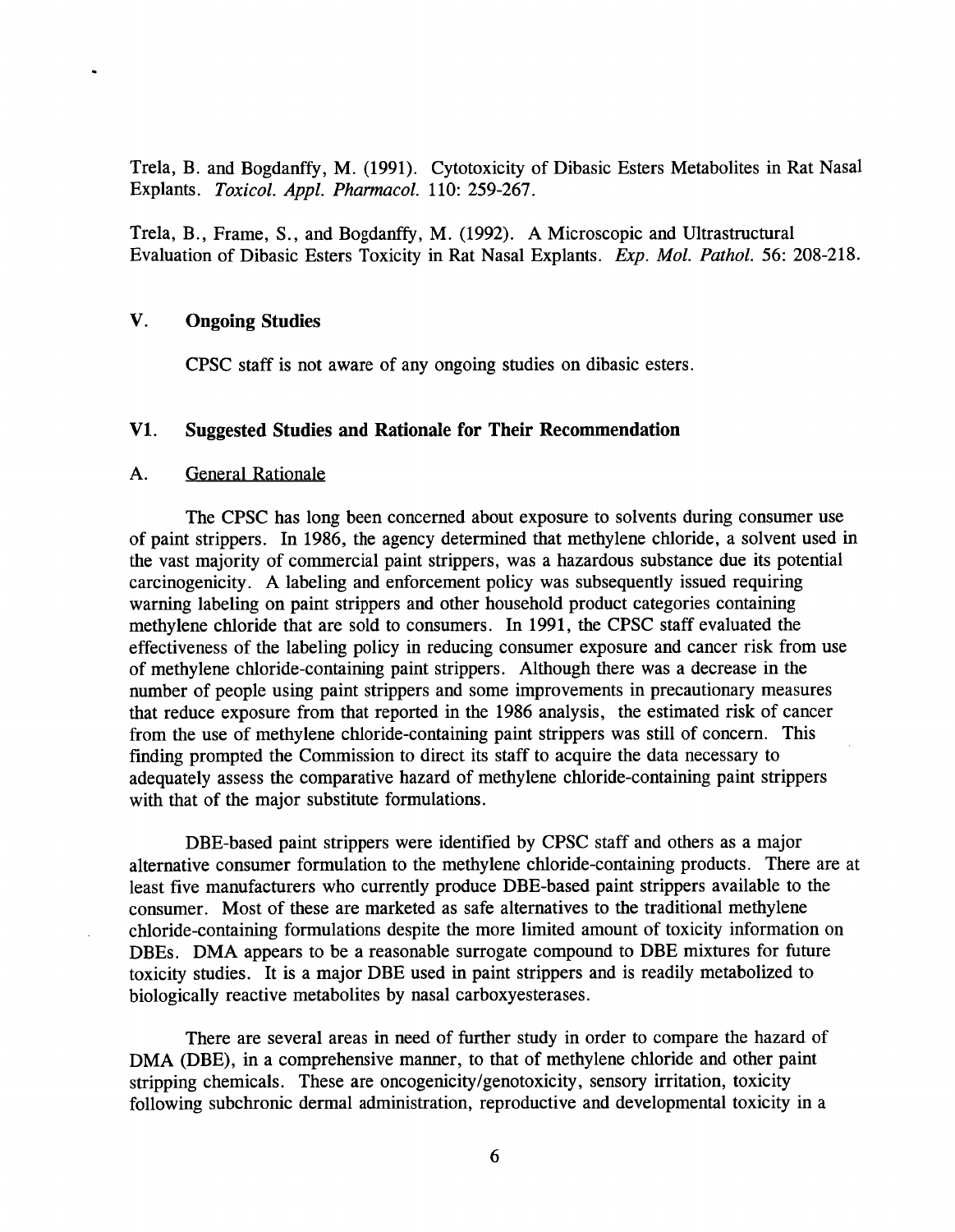mammalian species other than the rat, neurotoxicity screening, and in vitro metabolism/toxicity studies using human upper respiratory tissue . At the urging of **CPSC** and the **U .S.** Environmental Protection Agency, the manufacturers of another paint stripping chemical, N-methylpyrrolidone, recently agreed to undertake a toxicity testing program similar to this proposal.

## **Reference**

 $\mathcal{L}_\mathbf{a}$ 

Nicholls, C. (1993). Briefing Package: Current Information on Methylene Chloride. U.S. Consumer Product Safety Commission Memorandum, Washington, **D.C.** 

## B. Recommended Studies

## **<sup>1</sup> .** Short-Term Genotoxicity Tests and Oncogenicity Study

An initial battery of short-term tests should be conducted to evaluate genotoxic potential. This needs to include representative in vitro mutagenicity assays in both bacterial and mammalian cell systems (with and without the appropriate metabolic activation systems) as well as in vitro assays that detect other forms of **DNA** damage (e .g . unscheduled **DNA**  synthesis, single strand breaks, etc.), and in vitro and in vivo cytogenetics tests. Clear positive results in these tests would trigger an additional battery of in vivo genotoxicity tests.

The oncogenicity study should be conducted in two mammalian species exposed to DMA **by** inhalation over the major portion of their life span (generally two years for rats and mice). The study design, dosing regimen, and other aspects of the protocol should be consistent with that followed **by** the National Toxicology Program . Because of the demonstrated cytotoxicity to nasal epithelium, it may be wise to include additional animals to evaluate cytotoxicity and cell proliferation of this tissue at various times during the course of the chronic DMA inhalation exposure. The extensive squamous metaplasia and tumor of the olfactory bulb of one animal that occurred at high doses during the subehronic inhalation study lends some experimental support to initiating the chronic inhalation study .

## 2. Sensory Irritation Study

The sensory irritant potential can be evaluated using a standardized test method **(ASTM 981E)** based on measuring the decrease in respiratory frequency in mice following short-term inhalation exposure to the chemical. The effect on respiratory rate is a reflex caused **by** stimulation of the trigeminal nerve system in the nasal cavity of mice . Stimulation of the trigeminal system in man is commonly associated with burning sensation in the eyes, nose and throat and, in some cases, sneezing and bradypnea. The selective uptake of DMA in the upper respiratory tract and its ability to be hydrolyzed to organic acids **by** nasal epithelia make this compound a candidate for sensory irritant testing .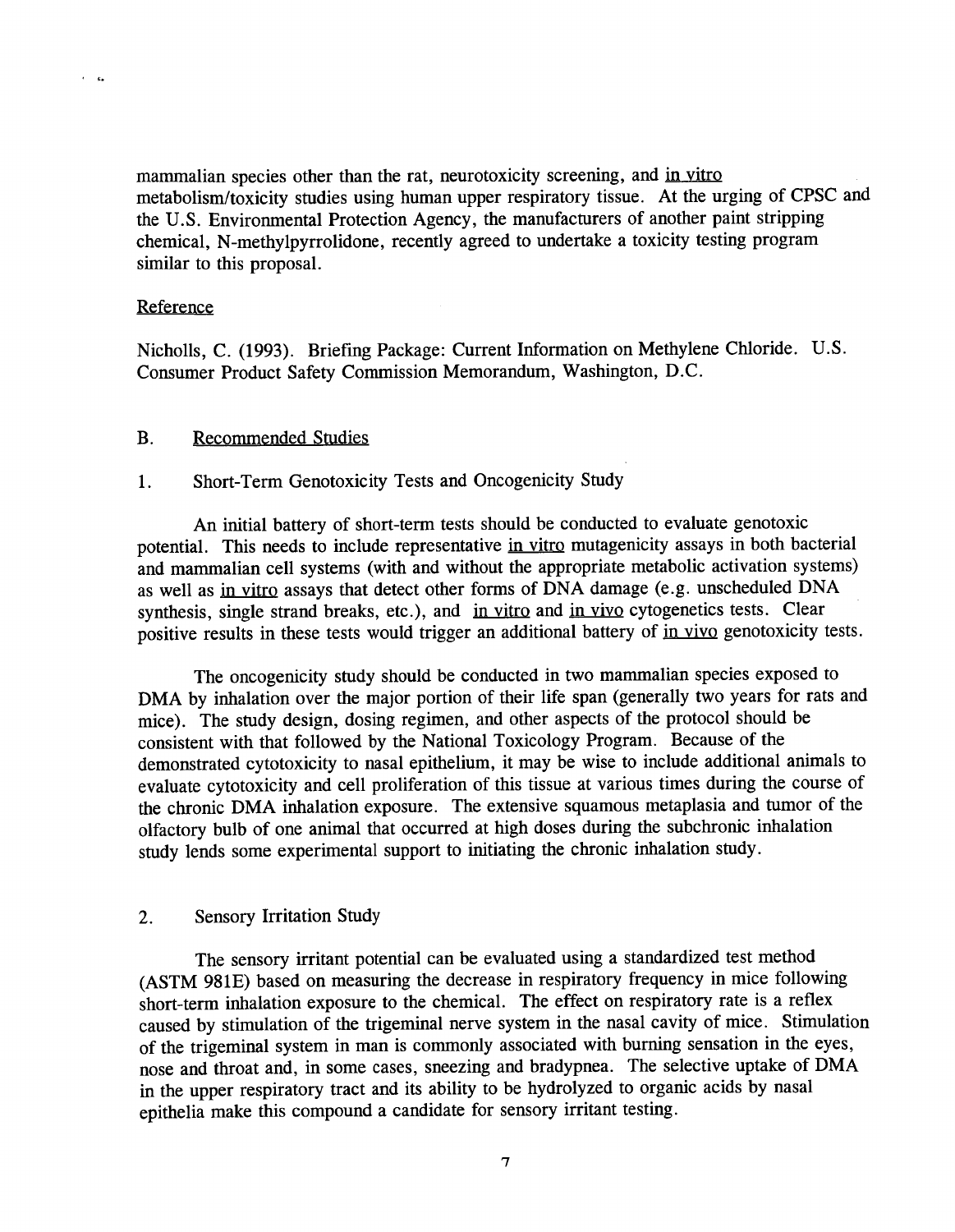## **<sup>3</sup> .** Subchronic Dermal Study

 $\alpha = \alpha$ 

**A** study is needed to evaluate systemic toxicity following subchronic dermal administration since one route of human exposure to DMA from the use of DBE-based paint strippers is likely to be skin contact **.** Testing in a species other than the rat is preferred . DBE toxicity was previously characterized in the rat following subchronic administration **by**  inhalation. Toxicity testing in a second species usually improves the ability to extrapolate the results to humans. Water is an appropriate vehicle since DBEs emulsified in water are used in paint strippers. The rate of DMA penetration through the skin as well as its systemic bioavailability and persistence should be evaluated as part of the study protocol .

# 4. Reproductive and Developmental Toxicity Study

**A** reproductive and developmental toxicity study should be initiated in a species other than the rat. This would provide data in two species which is considered the minimum required to make a judgement that a hazard does not exist. Reproductive toxicity should be assessed in at least two generations and other aspects of the study should conform with the current **EPA** guidelines for reproductive and developmental toxicity testing . Dermal administration is preferred since it is a likely route of human exposure for which developmental toxicity data is lacking **.** However, if pilot studies indicate poor absorption or substantial skin irritancy then other routes of administration may be more appropriate. If oral administration is chosen, then the study protocol should include the necessary experiments to characterize systemic bioavailability .

# **5 .** Neurotoxicity

Experimental animal testing to screen for the existence of neurotoxicity should be performed . **A** repeated dose study that evaluates a battery of noninvasive neurobehavioral endpoints (functional observational battery), motor activity, and neurohistopathology is recommended. The functional observational battery and motor activity tests should be conducted at several time points (short and long term) during the exposure regimen. It may be possible to combine the neurotoxicity with the subchronic dermal toxicity experiments . Positive findings during the neurotoxicity screen may require additional testing to more **fully**  define the toxicity.

# **6 .** Metabolism and Toxicity Studies Using Human Upper Respiratory Tissu e

DMA causes nasal toxicity in rats at fairly low air concentrations. It is important to determine the concentrations that DMA might be expected to cause effects to the nose and upper respiratory tract of humans. It was shown that nasal metabolism was a critical determinant of DMA uptake and toxicity in the rat. Further studies are needed to establish the capability of human nasal and other upper respiratory tissues to absorb and metabolize DMA. Metabolism data, other physiochemical properties (e.g. air:tissue partition